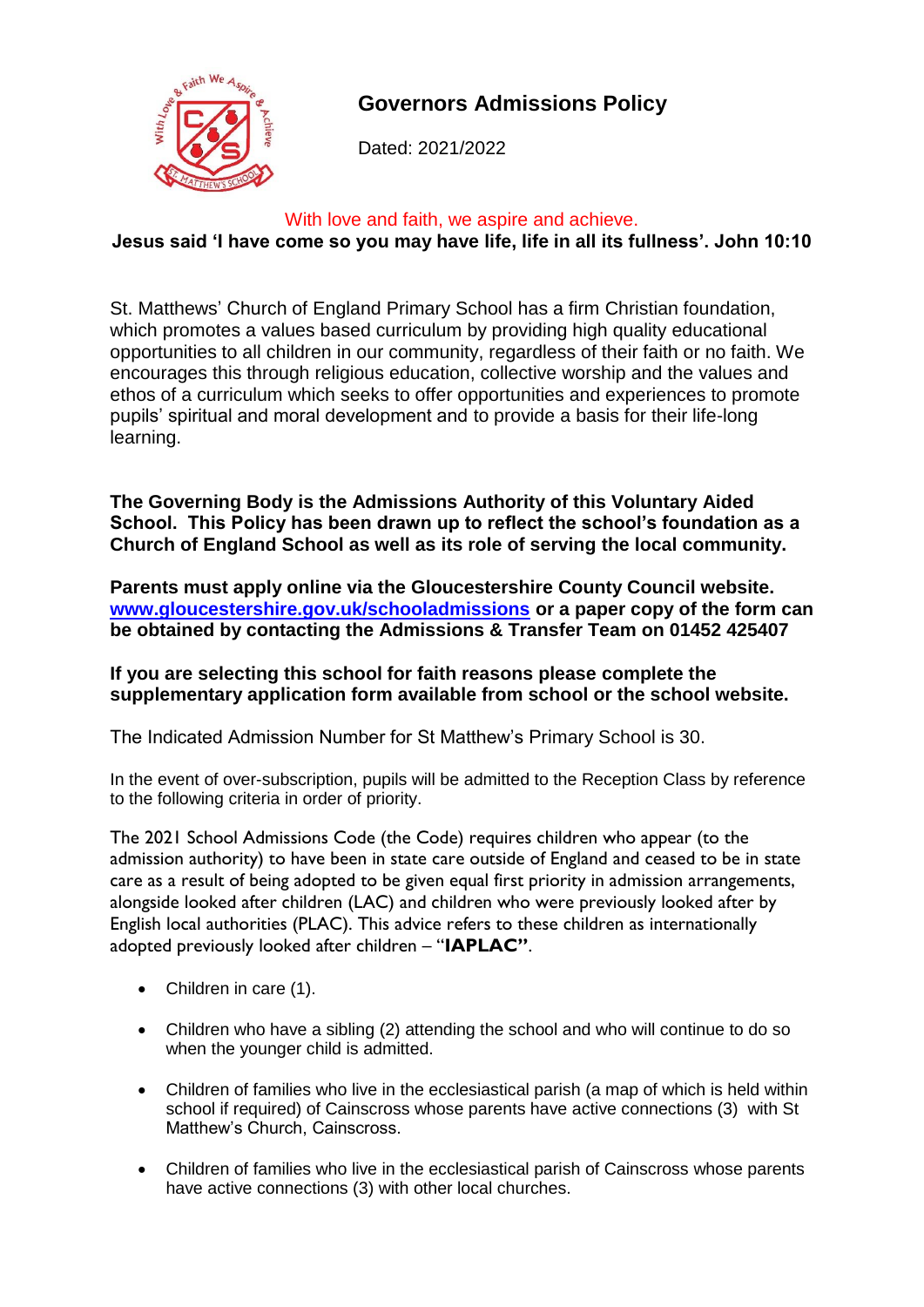- Children of families who live within the ecclesiastical parish of Cainscross with the strongest geographical claim, measured in a straight line using Ordnance Survey Points of the child's home address (including flats) and the school, with those living closer to the school receiving higher priority.
- Children of families living outside the ecclesiastical parish of Cainscross whose parents have active connections (3) with the Anglican Church.
- Children of families living outside the ecclesiastical parish of Cainscross whose parents have active connections (3) with another church.
- If over-subscription occurs with any of the above criteria the remaining places will be offered to children with the strongest geographical claim, measured in a straight line from the child's home address (including flats) to the school, using Ordnance Survey Points, with those living closer to the school receiving higher priority.
- In the event of a tie involving two or more children when applying the strongest geographical claim based on straight-line distance where there are not enough places available to offer all children a place at the school, a process of random allocation will be followed by the Governing Body.
- 1. Where the child is in Public Care (Looked After Children) the highest priority for admission must be given to looked after children or children who were previously looked after but immediately after being looked after became subject to an adoption, residence or special guardianship order. A looked after child is a child who is either in the care of a local authority or being provided with accommodation by the local authority in the exercise of their social services functions (definition section 22(1) of the Children Act.)
- 2. A sibling is a brother or sister, half brother or sister, adopted brother or sister, step brother or sister, or the child of the parent/carer's partner, and in every case, the child must be living at the same family unit at the same address.
- 3. Active connections means being on the electoral or membership roll of the church or being a regular communicant of the church e.g. attended the principal act of worship on a Sunday at least once a month on average during the two years prior to consideration of the application.

#### **Special Educational Needs**

The school is required to admit a child with an Educational Health Care Plan that names the school, even if the school is full.

#### **Appeals**

An appeal procedure exists in the event of oversubscription. Parents/carers wishing to appeal should write to the Chair of Governors at the school by 13<sup>st</sup> May 2022 providing a brief outline of their reason for appealing. The school will send you the appropriate forms and these must be completed and returned to the school by the given date. The school will then arrange an appeal hearing within forty days or before the end of the summer term – whichever is sooner. The school will write to you at least ten days before the hearing to confirm the date.

#### **Waiting Lists**